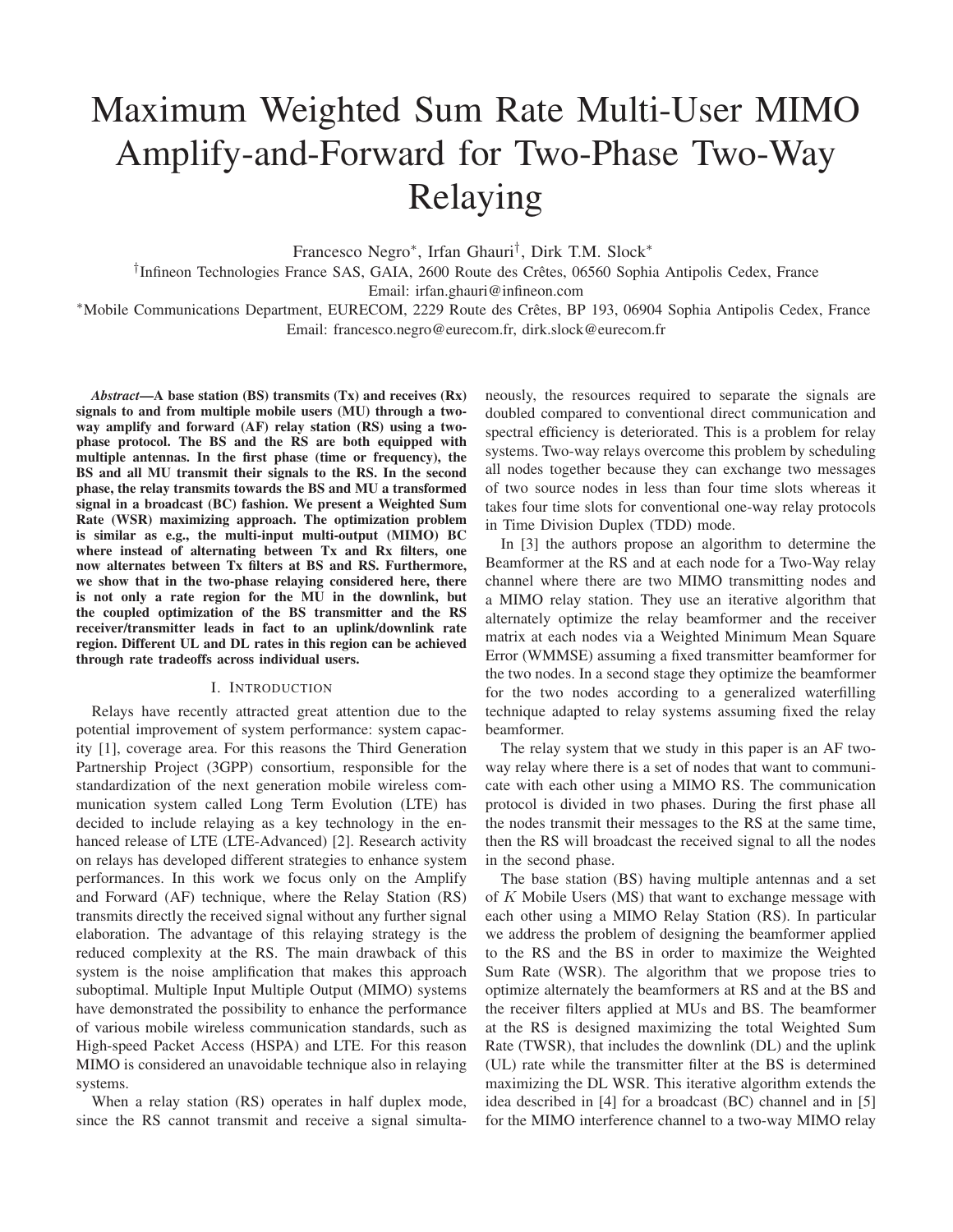channel. The difference between our algorithm and the one proposed in [3] is that in our case the two beamformers are optimized jointly while in the other one the two transmitter matrices are optimized one after the other neglecting the dependency between the two.

It may be observed that in the two-way two-phase problem discussed here, the UL problem could be seen as a multiple access (MAC) channel irrespective of the two-phase transmission protocol. Indeed if the BS suppresses its own (known) contribution from the Rx signal, the resulting signal is as seen through a MAC. The DL is a different matter (not comparable with a BC) where, due to the AF RS, even after self interference suppression, all MU see other users' signal along with the BS signal. Thus in the two-phase relaying considered here, there is not only a rate region for the MU in the downlink, but the coupled optimization of the BS Tx and the RS Tx leads in fact to a jointly described UL/DL rate region. In the approach considered here, restricted to AF and linear Tx beamforming, the coupled design of the BS and RS Tx filters allows to trade off the UL and DL rates. More precisely, the precise uplink/downlink rate trade off needs to consider the uplink and downlink rates for all users separately. In the  $K$  user case, a  $2K$  dimensional trade-off is faced. While not further pursued in this paper, such tradeoff amongst UL and DL and amongst users provides an opportunity to cognitively balance users rates in systems where some users may require relaying more than others as is typically the case in relay-assisted cellular networks.

The scope of the problem can be broadened to investigate more practical settings: MU served from and directly talking to BS and relay serving users with poor coverage from BS. Independent designs of BS Tx and RS Tx are of relevance in such an arena where the two optimize different optimization problems. The RS can therefore *cognitively* leverage rate tradeoff previously mentioned to serve the needier users. These cognitive aspects though of great interest will be touched upon in this paper only briefly due to space limitations. We shall nevertheless mention that various rate points in this UL/DL rate region are attainable for example extreme ones where the RS Tx only caters for downlink BF design, leaving the uplink to live with whatever results from such design. The paper therefore mainly focus on the on the BS/RS design for WSR optimization.

## II. SIGNAL MODEL

Fig. 1 depicts the communication scenario that we consider in this paper. In the multi-user MIMO two-way relaying system there is a Base Station (BS) that wants to communicate to the  $K$  single antenna Mobile Stations (MS) through the Relay (RS) and vice versa. We assume that all the channels are flat fading and all the nodes have full channel state information (CSIT). Transmission is divided in two phases with equal time duration. Because MSs and BS are transmitting and receiving at the same time there is no direct link between them.

In the first transmission phase BS and all MSs transmit at the same time their messages to the RS.



Fig. 1: Two-Way Relay System: a) Phase 1, b) Phase 2 The received signal at RS can be written as:

$$
\mathbf{y}_{RS} = \mathbf{H}_{RB} \mathbf{G}_{BS} \mathbf{s}_{BS} + \sum_{k=1}^{K} \mathbf{h}_{RM_k} s_{MS_k} + \mathbf{n}_{RS}
$$

$$
= \mathbf{H}_{RB} \mathbf{G}_{BS} \mathbf{s}_{BS} + \mathbf{H}_{RM} \mathbf{s}_{MS} + \mathbf{n}_{RS}
$$
(1)

where  $H_{RB}$  is the  $N_{RS} \times N_{BS}$  matrix that contains the channel coefficients between the BS and the RS,  $\mathbf{G}_{RB}$  is the beamformer that is applied to the BS and has dimension  $N_{BS} \times K$ . The  $N_{RS} \times 1$  channel vectors between the k-th MS and the RS are denoted by  $h_{RM_k}$  and they are stacked in the  $N_{RS} \times K$ matrix  $\mathbf{H}_{RM}$ . Vectors  $\mathbf{s}_{BS}$  and  $\mathbf{s}_{MS}$  represent the transmitted symbols from the BS and the MSs respectively with zero mean and correlation matrix given by  $\mathbf{Q}_{BS} = \mathbb{E}\{\mathbf{s}_{BS}\mathbf{s}_{BS}^H\} = \mathbf{I}$ and  $\mathbf{Q}_{MS} = \mathbb{E}\{\mathbf{s}_{MS}\mathbf{s}_{MS}^H\} = diag\{P_{MS_1}, \ldots, P_{MS_K}\},$  where  $P_{MS_i}$  is the TX power at MS number i. We denoted by  $\mathbf{n}_{RS}$ the vector that contains the  $N_{RS} \times 1$  white noise samples with covariance matrix  $\mathbf{R}_{n_{RS}} = \sigma_{RS}^2 \mathbf{I}$ .

In the second phase the relay will broadcast the received signal in the previous time slot to all terminals. The transmitted signal vector passes through a beamformer  $\mathbf{G}_{RS}$  that has dimension  $N_{RS} \times N_{RS}$ ,  $\mathbf{x}_{RS} = \mathbf{G}_{RS} (\mathbf{H}_{RB} \mathbf{G}_{BS} \mathbf{s}_{BS} + \mathbf{H}_{RM} \mathbf{s}_{MS} + \mathbf{H}_{RM} \mathbf{s}_{MS})$  $\mathbf{n}_{RS}$ ).

The received signal at the  $k$ -th MS is written as:

$$
y_{MS_k} = \mathbf{h}_{MR_k} \mathbf{G}_{RS} \mathbf{H}_{RB} \mathbf{G}_{BS} \mathbf{s}_{BS} + \mathbf{h}_{MR_k} \mathbf{G}_{RS} \mathbf{H}_{RM} \mathbf{s}_{MS} + \mathbf{h}_{MR_k} \mathbf{G}_{RS} \mathbf{n}_{RS} + n_{MS_k}
$$
(2)

where  $h_{MR_k}$  represents the channel coefficients between the RS and the k-th MS,  $n_{MS_k}$  is the zero mean noise sample with variance  $\sigma_{M_{S_k}}^2$ . Analogously the received signal vector at the BS is:

$$
\mathbf{y}_{_{BS}} = \mathbf{H}_{_{BR}} \mathbf{G}_{_{RS}} \mathbf{H}_{_{RB}} \mathbf{G}_{_{BS}} \mathbf{s}_{_{BS}} + \mathbf{H}_{_{BR}} \mathbf{G}_{_{RS}} \mathbf{H}_{_{RM}} \mathbf{s}_{_{MS}} \qquad (3)
$$

 $H_{BR}$  is the channel matrix from the RS to the BS and the zero mean white noise, with covariance matrix  $\mathbf{R}_{BS} = \sigma_{BS}^2 \mathbf{I}$ , is given by  $\mathbf{n}_{nBS}$ .

The MSs and the BS know their own transmitted signal so they can subtract it out from the received signal. The signal at the  $k$ -th MS, after the self-interference cancellation, can be written as: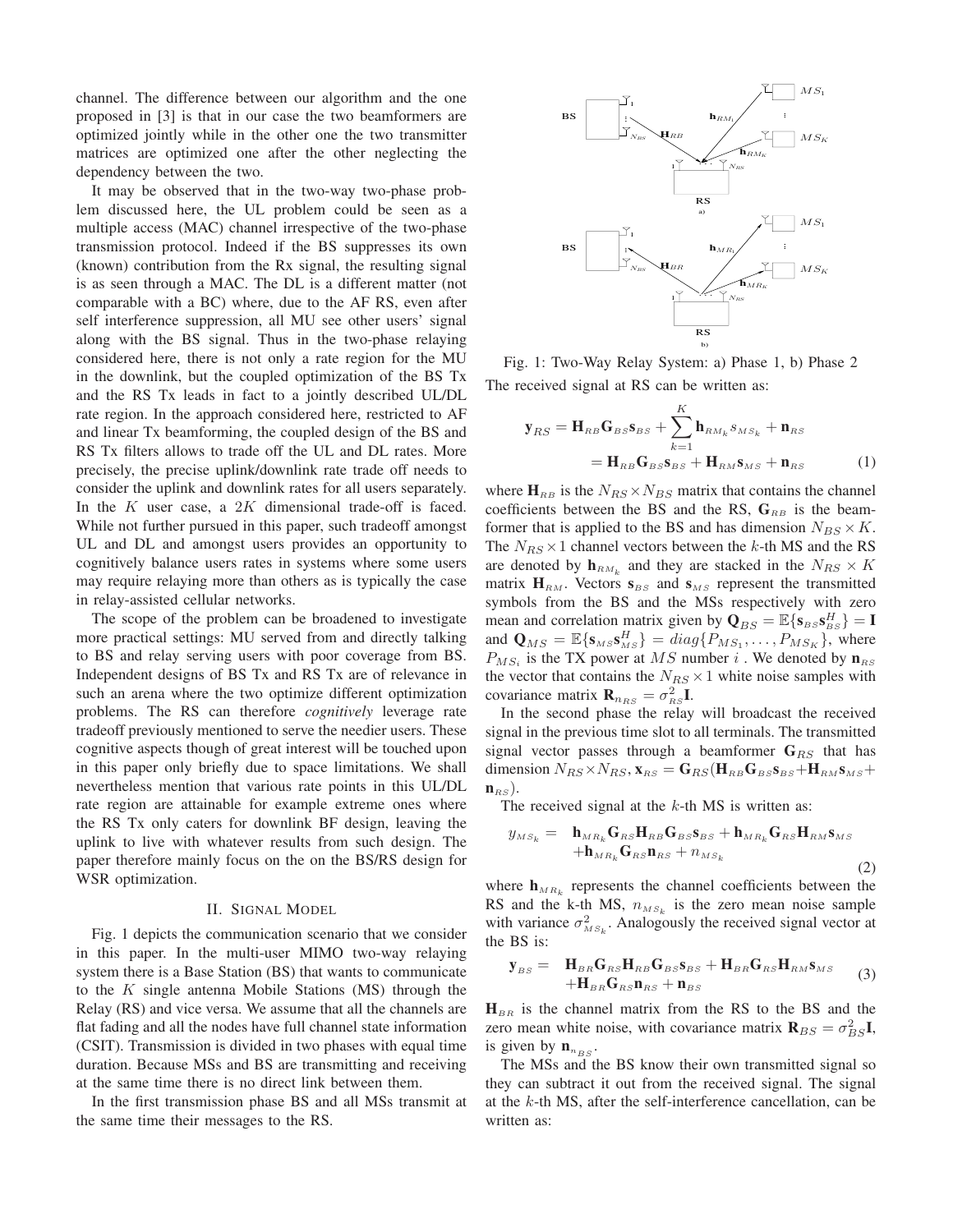$$
r_{MS_k} = y_{MS_k} - \mathbf{h}_{MR_k} \mathbf{G}_{RS} \mathbf{h}_{RM_k} s_{MS_k}
$$
  
\n
$$
= \mathbf{h}_{MR_k} \mathbf{G}_{RS} \mathbf{H}_{RB} \mathbf{g}_{BS_k} s_{BS_k} + \sum_{l \neq k} \mathbf{h}_{MR_k} \mathbf{G}_{RS} \mathbf{H}_{RB} \mathbf{g}_{BS_l} s_{BS_l}
$$
  
\n
$$
+ \sum_{l \neq k} \mathbf{h}_{MR_k} \mathbf{G}_{RS} \mathbf{h}_{RM_l} s_{MS_l} + \mathbf{h}_{MR_k} \mathbf{G}_{RS} \mathbf{n}_{RS} + n_{MS_k}
$$
\n(4)

where  $\mathbf{g}_{BS_k}$  is the k-th column of the beamformer at the BS. At the BS we have:

$$
\mathbf{r}_{BS} = \mathbf{y}_{BS} - \mathbf{H}_{BR} \mathbf{G}_{RS} \mathbf{H}_{RB} \mathbf{G}_{BS} \mathbf{s}_{BS} \n= \mathbf{H}_{BR} \mathbf{G}_{RS} \mathbf{H}_{RM} \mathbf{s}_{MS} + \mathbf{H}_{BR} \mathbf{G}_{RS} \mathbf{n}_{RS} + \mathbf{n}_{BS_k}
$$
\n(5)

## III. BEAMFORMERS OPTIMIZATION

In this section we derive an iterative algorithm for the optimization of the beamformers applied at the RS and at the BS. The objective function that we use for the optimization of the precoder of the RS is the Total Weighted Sum Rate (TWSR) (equation (8)) that incorporates the downlink (DL) WSR (from BS to MUs) and the uplink (UL) weighted rate (from MUs to BS). For the optimization of the beamformer at the BS we maximize only the DL WSR.

We consider this two cost functions because the introduction of some weights  $\{u_i\}_{i=1}^K$ , in the DL rate, and  $u_{BS}$ , in the UL rate, allows us to cover all the rate tuples on the rate region boundary. This optimization should take into account the fact that there is always a power constraint at the transmitter. In order to commute this constrained optimization problem into an unconstrained one it turns out to be useful (refers to [4],[5] for more details) to normalize the beamformers in order to satisfy always the power constraints with equality:

$$
\mathbf{G}_{BS} = \frac{\sqrt{P_{BS}}}{\sqrt{Tr{\{\tilde{\mathbf{G}}_{BS}\tilde{\mathbf{G}}_{BS}^H\}}}}\tilde{\mathbf{G}}_{BS} = \beta_{BS}\tilde{\mathbf{G}}_{BS}
$$
(6)

where  $P_{BS}$  is the maximum transmit power at the BS. For the RS we can write:

$$
\mathbf{G}_{RS} = \frac{\sqrt{P_{RS}}}{\sqrt{Tr{\{\tilde{\mathbf{G}}_{RS}\mathbf{Q}_{RS}\tilde{\mathbf{G}}_{RS}^H\}}}}\tilde{\mathbf{G}}_{RS} = \beta_{RS}\tilde{\mathbf{G}}_{RS}
$$
(7)

 $P_{RS}$  is the maximum transmit power at the RS and  $Q_{RS}$  =  $\mathbf{H}_{RB}^{\text{BS}}\mathbf{G}_{BS}\mathbf{G}_{BS}^H\mathbf{H}_{RB}^H + \mathbf{H}_{RM}\mathbf{Q}_{MS}\mathbf{H}_{RM}^H + \mathbf{R}_{n_{RS}}$  is the covariance matrix of the received signal at the RS (1).

## *A. RS Precoder Design*

First we show how to find the expression for the precoder used at the RS,  $G_{RS}$ , considering the beamformer at the BS  $\mathbf{G}_{BS}$  fixed. To determine the optimal BF matrix  $\mathbf{G}_{RS}$  we derive the TWSR, given in (8), w.r.t. the beamformer at the RS. To make the analysis more manageable we will decompose the total derivative as the sum of two terms using the linearity property of the derivative.

$$
\frac{\partial \mathcal{R}_{tot}}{\partial \tilde{\mathbf{G}}_{RS}^*} = \frac{\partial \mathcal{R}_{DL}}{\partial \tilde{\mathbf{G}}_{RS}^*} + \frac{\partial \mathcal{R}_{UL}}{\partial \tilde{\mathbf{G}}_{RS}^*} = 0 \tag{9}
$$

We first derive the DL WSR, the first term in the sum in (8), w.r.t.  $\mathbf{G}_{RS}$ , this derivative can be written as:

$$
\frac{\partial \mathcal{R}_{DL}}{\partial \tilde{\mathbf{G}}_{RS}^{*}} = \sum_{i=1}^{K} u_i \left[ \frac{1}{den_i} \mathbf{h}_{MR_i}^H \mathbf{h}_{MR_i} \tilde{\mathbf{G}}_{RS} \mathbf{H}_{RB} \mathbf{g}_{BS_i} \mathbf{g}_{BS_i}^H \mathbf{H}_{RB}^H + \frac{num_i}{den_i(num_i + den_i)} \mathbf{h}_{MR_i}^H \mathbf{h}_{MR_i} \tilde{\mathbf{G}}_{RS} \mathbf{h}_{RM_i} p_{MS_i} \mathbf{h}_{RM_i}^H - \frac{num_i}{den_i(num_i + den_i)} [\mathbf{h}_{MR_i}^H \mathbf{h}_{MR_i} + \frac{\sigma_{MS}^2}{P_{RS}}] \tilde{\mathbf{G}}_{RS} \mathbf{Q}_{RS} \right]
$$
\n(10)

where  $num_i$  and  $den_i$  represent respectively the numerator and the denumerator of the argument of the logarithm in the rate expression. Deriving the UL rate, the second term in (8), we obtain:

$$
\frac{\partial \mathcal{R}_{UL}}{\partial \tilde{\mathbf{G}}_{RS}^{*}} = u_{BS} [\mathbf{H}_{BR}^{H} \mathbf{R}_{BS}^{-1} \tilde{\mathbf{G}}_{RS} \mathbf{H}_{RM} \mathbf{W}_{BS}^{-1} \mathbf{H}_{RM}^{H} -
$$
\n
$$
\mathbf{H}_{BR}^{H} \mathbf{R}_{BS}^{-1} \mathbf{H}_{BR} \tilde{\mathbf{G}}_{RS} \mathbf{H}_{RM} \mathbf{W}_{BS}^{-1} \mathbf{H}_{RM}^{H} \tilde{\mathbf{G}}_{RS}^{H} \mathbf{H}_{BR}^{H} \mathbf{R}_{BS}^{-1} \mathbf{H}_{BR} \tilde{\mathbf{G}}_{RS} \mathbf{R}_{n_{rs}}^{-1} -
$$
\n
$$
Tr \{ \mathbf{W}_{BS}^{-1} \mathbf{H}_{RM}^{H} \tilde{\mathbf{G}}_{RS}^{H} \mathbf{H}_{BR}^{H} \mathbf{R}_{BS}^{-1} \mathbf{R}_{RS} \mathbf{R}_{RS}^{-1} \mathbf{H}_{BR} \tilde{\mathbf{G}}_{RS} \mathbf{H}_{RM} \} \frac{\tilde{\mathbf{G}}_{RS}}{P_{RS}} \mathbf{Q}_{RS}]
$$
\n(11)

where:

$$
\mathbf{W}_{BS} = (\mathbf{Q}_{MS}^{1/2} \mathbf{E} \mathbf{Q}_{MS}^{H/2})^{-1}
$$

$$
\mathbf{E} = (\mathbf{I} + \mathbf{Q}_{MS}^{H/2} \mathbf{H}_{RM}^H \tilde{\mathbf{G}}_{RS}^H \mathbf{H}_{BR}^H \mathbf{R}_{BS}^{-1} \mathbf{H}_{BR} \tilde{\mathbf{G}}_{RS} \mathbf{H}_{RM} \mathbf{Q}_{MS}^{1/2})^{-1}
$$
(12)

As we can see all terms in (9) depend on the optimization variable, this means that in order to solve the expression in (9) w.r.t. the precoder at the RS we need to identify some quantities in (10) and (11) that should be taken fixed to obtain a linear equation in the unknown. In (10) it is simple because we can assume fixed all the scalar quantities but in (11) is more complex due to the fact that matrices there are involved. To simplify this analysis we can introduce an MMSE receiver filter at each MU and at the BS. The scalar MMSE receiver filter applied at the  $i$ -th MU is given by

$$
f_{MS_i} = \beta_{RS}^{-1} \mathbf{g}_{BS_i}^H \mathbf{H}_{RB}^H \tilde{\mathbf{G}}_{RS}^H \mathbf{h}_{MR_i}^H (\mathbf{h}_{MR_i} \tilde{\mathbf{G}}_{RS} \mathbf{Q}_{RS} \tilde{\mathbf{G}}_{RS}^H \mathbf{h}_{MR_i}^H - \mathbf{h}_{MR_i} \tilde{\mathbf{G}}_{RS} \mathbf{h}_{RM_i}^H p_{MS_i} \mathbf{h}_{RM_i}^H \tilde{\mathbf{G}}_{RS}^H \mathbf{h}_{MR_i}^H + \beta_{RS}^{-2} \sigma_{n_{MS}}^2)^{-1}
$$
(13)

The MMSE receiver filter matrix at the BS can be written as:

$$
\mathbf{F}_{BS} = \beta_{RS}^{-1} \mathbf{Q}_{MS}^{1/2} \mathbf{E} \mathbf{Q}_{MS}^{H/2} \mathbf{H}_{RM}^{H} \tilde{\mathbf{G}}_{RS}^{H} \mathbf{H}_{BR}^{H} \mathbf{R}_{BS}^{-1}
$$
 (14)

Introducing the receivers in expression (10) and (11) we obtain:

$$
\frac{\partial \mathcal{R}_{tot}}{\partial \tilde{\mathbf{G}}_{RS}^{*}} = \sum_{i=1}^{K} u_i e_i f_{MS_i}^H \mathbf{h}_{MR_i}^H \mathbf{g}_{BS_i}^H \mathbf{H}_{RB}^H +
$$
\n
$$
\sum_{i=1}^{K} u_i e_i f_{MS_i}^H f_{MS_i} w_i p_{MS_i} \mathbf{h}_{MR_i}^H \mathbf{h}_{RM_i}^H -
$$
\n
$$
\sum_{i=1}^{K} u_i e_i f_{MS_i}^H f_{MS_i} [\mathbf{h}_{MR_i}^H \mathbf{h}_{MR_i} + \frac{\sigma_{MS}^2}{P_{RS}}] \mathbf{G}_{RS} \mathbf{Q}_{RS}
$$
\n
$$
u_{BS} {\mathbf{H}_{BR}^H \mathbf{F}_{BS}^H \mathbf{H}_{RM}^H - \mathbf{H}_{BR}^H \mathbf{F}_{BS}^H \mathbf{W}_{BS} \mathbf{F}_{BS} \mathbf{H}_{BR} \mathbf{G}_{RS} \mathbf{R}_{n_{RS}} - \frac{1}{P_{RS}} Tr{\mathbf{F}_{BS}^H \mathbf{R}_{BS} \mathbf{W}_{BS}} G_{RS} \mathbf{Q}_{RS} = 0
$$
\n(15)

where  $e_i = \frac{num_i + den_i}{den_i}$  and  $w_i = \mathbf{h}_{MR_i} \mathbf{G}_{RS} \mathbf{h}_{RM_i}$ . In the equation reported above we have absorbed the normalization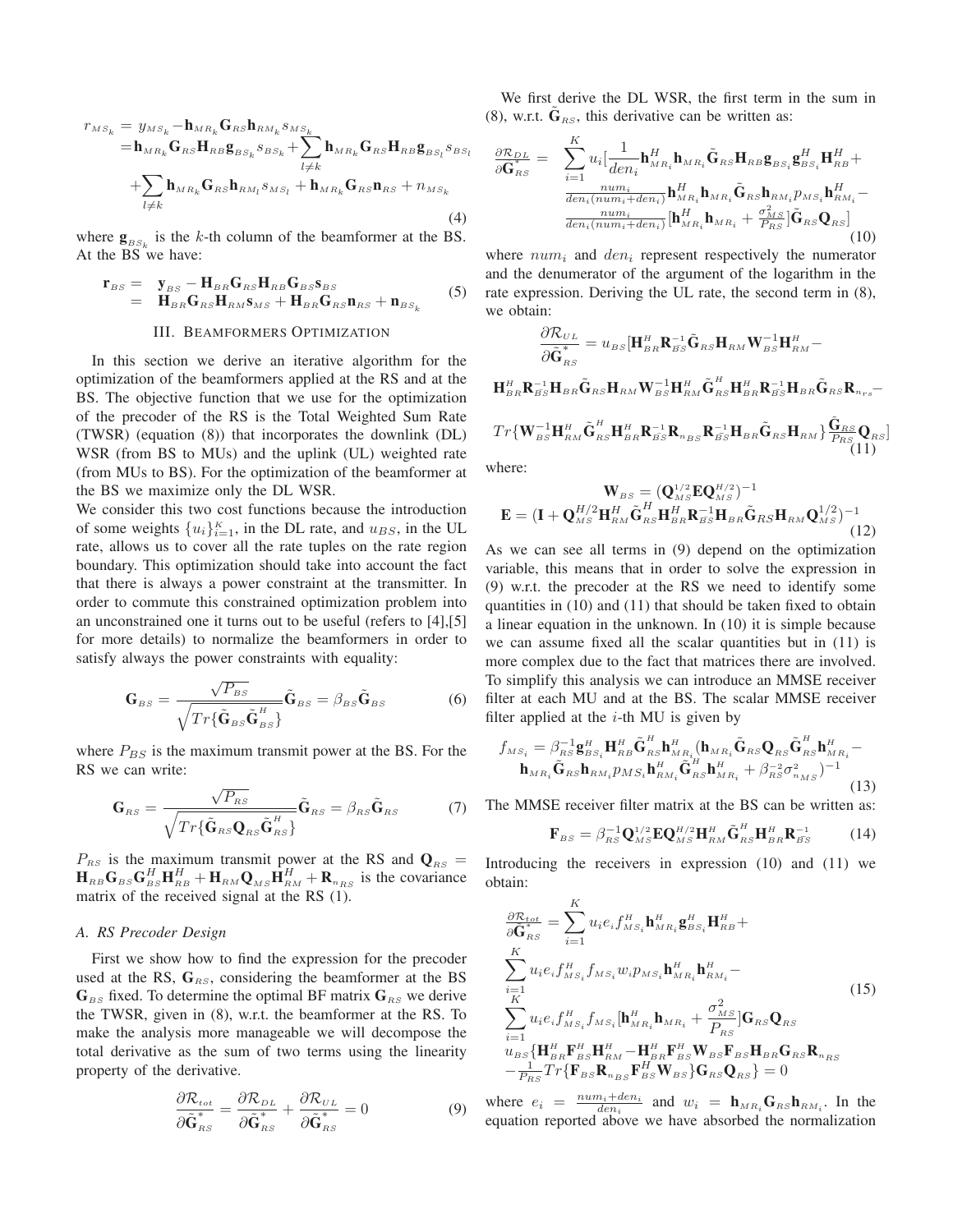$$
\mathcal{R}_{tot} = \sum_{i=1}^{K} u_i \log(1 + \frac{\mathbf{h}_{M_{R_i}} \tilde{\mathbf{G}}_{RS} \mathbf{H}_{RB} \mathbf{g}_{BS_i} \mathbf{g}_{BS_i}^H \mathbf{H}_{RB}^H \tilde{\mathbf{G}}_{RS}^H \mathbf{h}_{M_{R_i}}^H}{\mathbf{h}_{M_{R_i}} \tilde{\mathbf{G}}_{RS} [\mathbf{Q}_{RS} - \mathbf{h}_{RM_i} p_{Ms_i} \mathbf{h}_{RM_i}^H] \tilde{\mathbf{G}}_{RS}^H \mathbf{h}_{M_{R_i}}^H - \mathbf{h}_{M_{R_i}} \tilde{\mathbf{G}}_{RS} \mathbf{H}_{RB} \mathbf{g}_{BS_i} \mathbf{g}_{BS_i}^H \mathbf{H}_{RB}^H \tilde{\mathbf{G}}_{RS}^H \mathbf{h}_{M_{R_i}}^H + \beta_{RS}^{-2} \sigma_{n_{MS}}^2) + u_{BS} \log(\det(\mathbf{I} + \mathbf{Q}_{MS}^{H/2} \mathbf{H}_{RM}^H \tilde{\mathbf{G}}_{RS}^H \mathbf{H}_{BR} \mathbf{R}_{BS}^{-1} \mathbf{H}_{BR} \tilde{\mathbf{G}}_{RS} \mathbf{H}_{RM} \mathbf{Q}_{MS}^{1/2}))
$$
\n
$$
\mathbf{R}_{BS} = \mathbf{H}_{BR} \tilde{\mathbf{G}}_{RS} \mathbf{R}_{n_{RS}} \tilde{\mathbf{G}}_{RS}^H \mathbf{H}_{BR}^H + \beta_{RS}^{-2} \mathbf{R}_{n_{BS}}
$$
\n(8)

factor  $\beta_{RS}$  in the BF  $\mathbf{G}_{RS}$ . To simplify the expression of the gradient it is useful to group some quantities, in particular we define: K

$$
\begin{aligned}\n\Delta_{MS_1} &= \sum_{i=1} u_i e_i f_{MS_i}^H \mathbf{h}_{MR_i}^H \mathbf{g}_{BS_i}^H \mathbf{H}_{RB}^H \\
\Delta_{MS_2} &= \sum_{i=1}^K u_i e_i f_{MS_i}^H f_{MS_i} w_i p_{MS_i} \mathbf{h}_{MR_i}^H \mathbf{h}_{RM_i}^H \\
\Delta_{MS_3} &= \sum_{i=1}^K u_i e_i f_{MS_i}^H f_{MS_i} [\mathbf{h}_{MR_i}^H \mathbf{h}_{MR_i} + \frac{\sigma_{MS}^2}{P_{RS}}]\n\end{aligned}\n\tag{16}
$$

With this matrices we can rewrite  $(15)$  as:

$$
\frac{\partial \mathcal{R}_{tot}}{\partial \tilde{\mathbf{G}}_{RS}^{*}} = \boldsymbol{\Delta}_{MS_1} + \boldsymbol{\Delta}_{MS_2} + u_{BS} \mathbf{H}_{BR}^H \mathbf{F}_{BS}^H \mathbf{H}_{RM}^H \n- \boldsymbol{\Delta}_{MS_3} \mathbf{G}_{RS} \mathbf{Q}_{RS} - u_{BS} \mathbf{H}_{BR}^H \mathbf{F}_{BS}^H \mathbf{W}_{BS} \mathbf{F}_{BS} \mathbf{H}_{BR} \mathbf{G}_{RS} \mathbf{R}_{n_{RS}} \n- u_{BS} Tr \{ \mathbf{F}_{BS} \mathbf{R}_{n_{BS} S}^H \mathbf{F}_{BS}^H \mathbf{W}_{BS} \} \mathbf{G}_{RS} \mathbf{Q}_{RS} = 0
$$
\n(17)

As we can see in the expression above there are some terms that do not depend on  $\mathbf{G}_{RS}$  explicitly and other term that are linear in the unknown matrix but are post multiplied by some other matrices. To solve the equation reported above w.r.t.  $G_{RS}$  we can use the vectorization operation and the property:  $vec(A \times B) = (B^T \otimes A)vec(X)$ . In this way we obtain a linear system in the form  $Ax - b = 0$  with traditional solution

$$
\mathbf{x} = \mathbf{A}^{-1} \mathbf{b} \tag{18}
$$

In our case  $\mathbf{A} = \mathbf{A}_1 + \mathbf{A}_2$ , where  $\mathbf{A}_1 = \mathbf{Q}_{RS}^T \otimes \mathbf{A}_2$  $[\Delta_{MS_3} + u_{BS}Tr\{\mathbf{F}_{BS}\mathbf{R}_{nBS}\mathbf{F}_{BS}^H\mathbf{W}_{BS}\}\mathbf{I}]$  and  $\mathbf{A}_2 = \mathbf{R}_{n_{BS}}^T$   $\otimes$  $u_{BS}$ **H**<sup>*H*</sup><sub>*BS</sub>***W**<sub>*BS*</sub>**F**<sub>*BS*</sub>**H**<sub>*BR*</sub>**G**<sub>*RS*</sub>. **b** = vec( $\Delta_{MS_1}$  +  $\Delta_{MS_2}$  +</sub>  $u_{BS}$ **H** $_{BB}^H$ **F** $_{BS}^H$ **H** $_{RM}^H$ ) and **x** = vec(**G**<sub>*RS*</sub>)</sub>

## *B. BS Precoder Design*

In the following we describe how to determine the expression for the beamformer applied to the BS assuming fixed the precoder at the RS. This precoder is designed in order to maximize the WSR in DL so we derive the DL rate w.r.t. the *i*-th column of the beamformer  $\mathbf{g}_{BS}$ . For this purpose we rewrite the DL rate in order to explicit the dependency on the normalization factor  $\beta_{BS}$ . In particular the denominator of the DL rate, the first term in (8), becomes:

$$
\sum_{l \neq i} \beta_{BS}^2 \tilde{\mathbf{g}}_{BS_l}^H \mathbf{H}_{RB}^H \tilde{\mathbf{G}}_{RS}^H \mathbf{h}_{MR_i}^H \mathbf{h}_{MR_i} \tilde{\mathbf{G}}_{RS} \mathbf{H}_{RB} \tilde{\mathbf{g}}_{BS_l} + \sum_{l \neq i} \mathbf{h}_{MR_i} \tilde{\mathbf{G}}_{RS} \mathbf{h}_{RM_l}^H p_{MS_l} \mathbf{h}_{RM_l}^H \tilde{\mathbf{G}}_{RS}^H \mathbf{h}_{MR_i}^H
$$
\n
$$
+ \mathbf{h}_{MR_i} \tilde{\mathbf{G}}_{RS} \mathbf{R}_{RS} \tilde{\mathbf{G}}_{RS}^H \mathbf{h}_{MR_i}^H + \beta_{BS}^{2/2} \beta_{RS}^{-2/2} \sigma_{n_{MS}}^{2}
$$
\n(19)

where we have written explicitly the components inside the matrix  $\mathbf{Q}_{RS}$ . We identify the cascade of  $\mathbf{h}_{MB_i} = \mathbf{h}_{MR} \mathbf{G}_{RS} \mathbf{H}_{RB}$ 

and  $h_{MM_{il}} = h_{MR_i} \tilde{G}_{RS} h_{RM_l}$  as an two equivalent channels between the BS and the  $i$ -th MU and between the  $l$ -th MU and the  $i$ -th MU. As it has been done for the derivation of the beamformer at the RS in section III-A it is possible to introduce at each MS a scalar receiver  $f_{MS_i}$  ∀i defined in (12). Using this definition the final expression for the derivative is:

$$
\frac{\partial \mathcal{R}_{DL}}{\partial \tilde{\mathbf{G}}_{BS}^{*}} = u_i e_i f_{MS_i}^H \mathbf{h}_{MB_i}^H - \sum_{m=1}^K d_m \mathbf{h}_{MB_m}^H \mathbf{h}_{MB_m} \mathbf{g}_{BS_i}
$$
\n
$$
- \sum_{m=1}^K \frac{d_m}{P_{BS}} \sum_{l \neq m} \mathbf{h}_{MM_{ml}} p_{MS_l} \mathbf{h}_{MM_{ml}}^H \mathbf{g}_{BS_i}
$$
\n
$$
- \sum_{m=1}^K \frac{d_m}{P_{BS}} \mathbf{h}_{MR_m} \tilde{\mathbf{G}}_{RS} \mathbf{R}_{n_{RS}} \tilde{\mathbf{G}}_{RS}^H \mathbf{h}_{M_{Rm}} \mathbf{g}_{BS_i} - \sum_{m=1}^K \frac{d_m}{P_{RS}} \sum_{m=1}^K d_m \mathbf{H}_{RB}^H \tilde{\mathbf{G}}_{RS}^H \mathbf{H}_{RB} \mathbf{g}_{BS_i} - \sum_{m=1}^K d_m \mathbf{H}_{TB}^H \tilde{\mathbf{G}}_{RS}^H \mathbf{H}_{RM} \mathbf{Q}_{MS} \mathbf{H}_{RM}^H \tilde{\mathbf{G}}_{RS}^H \mathbf{g}_{BS_i} - \sum_{K}^K \frac{\sigma_{MS}^2}{P_{BS}P_{RS}} \sum_{m=1}^K d_m Tr \{ \tilde{\mathbf{G}}_{RS} \mathbf{R}_{n_{RS}} \tilde{\mathbf{G}}_{RS}^H \mathbf{g}_{BS_i} = 0
$$
\n(20)

where  $d_m = u_m e_m f_{M S_m}^H f_{M S_m}$ . From the previous equation we obtain the expression for the  $i$ −th column of the beamformer at the BS. Introducing the following quantities:

$$
\mathbf{H}_{MB} = \begin{bmatrix} \mathbf{h}_{MB_1} \\ \vdots \\ \mathbf{h}_{MB_K} \end{bmatrix}
$$
 (21)

$$
\Delta_{BS_1} = diag\{u_1e_1f_{MS_1}^H, \dots, u_{K}e_Kf_{MS_K}^H\}
$$
  
\n
$$
\mathbf{D}_{BS} = diag\{d_1\sigma_{MS_1}^2, \dots, d_K\sigma_{MS_K}^2\}
$$
  
\n
$$
\Delta_{BS_2} = \sum_{m=1}^K d_m \mathbf{h}_{MB_m}^H \mathbf{h}_{MB_m} \tilde{\mathbf{g}}_{BS_i}
$$
\n(22)

we can determine the expression of the complete BF at the BS, equation (23) in the next page, solving w.r.t.  $\mathbf{G}_{BS}$  equation (20). In Table (Algorithm 1) we briefly describe the iterative algorithm that we have derived in this paper to design the beamformers at RS and BS. The algorithm alternates between some quantities that are considered fixed, we assume that they depend on the values of the two beamformers calculated at the previous iteration, and the two beamformers  $\mathbf{G}_{BS}$  and G<sub>RS</sub>. To simplify the algorithm description let us introduce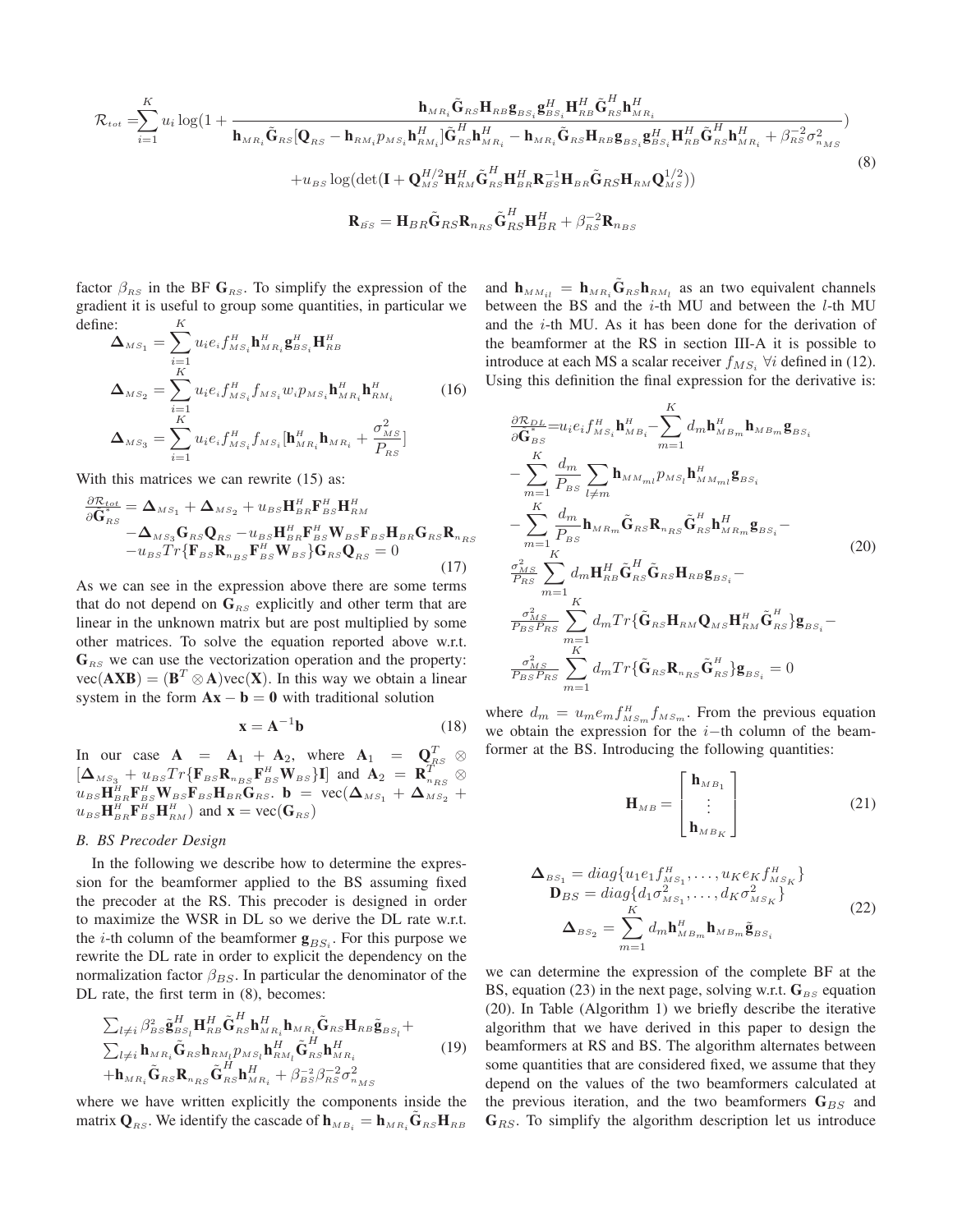$$
\mathbf{G}_{BS} = [\mathbf{\Delta}_{BS_2} + \sum_{m=1}^{K} \frac{d_m}{P_{BS}} \mathbf{h}_{MR_m} \tilde{\mathbf{G}}_{RS} \mathbf{R}_{n_{RS}} \tilde{\mathbf{G}}_{RS}^H \mathbf{h}_{MR_m}^H + \sum_{m=1}^{K} \frac{d_m}{P_{BS}} \sum_{l \neq m} \mathbf{h}_{MM_{ml}} p_{MS_l} \mathbf{h}_{M_{ml}}^H + \mathbf{H}_{RB}^H \tilde{\mathbf{G}}_{RS}^H \tilde{\mathbf{G}}_{RS} \mathbf{H}_{RB} + \frac{1}{P_{BS}P_{RS}} Tr\{D_{BS}\} Tr\{D_{BS}\} Tr\{ \tilde{\mathbf{G}}_{RS} \mathbf{H}_{RM} \mathbf{Q}_{MS} \mathbf{H}_{RM}^H \tilde{\mathbf{G}}_{RS}^H \} + \frac{1}{P_{BS}P_{RS}} Tr\{D_{BS}\} Tr\{ \tilde{\mathbf{G}}_{RS} \mathbf{R}_{n_{RS}} \tilde{\mathbf{G}}_{RS}^H \}]^{-1} \mathbf{H}_{MB}^H \mathbf{\Delta}_{BS_1}
$$
(23)

the following sets:

$$
\mathcal{F}_{MS} = \{f_{MS_i}\}_{i=1}^K
$$
\n
$$
\mathcal{E}_{MS} = \{e_i\}_{i=1}^K
$$
\n
$$
\mathcal{W}_{MS} = \{w_i\}_{i=1}^K
$$
\n
$$
\mathcal{D}_{BS} = \{d_i\}_{i=1}^K
$$
\n(24)

| Algorithm 1 Algorithm for RS and BS beamformer design |  |  |  |  |  |
|-------------------------------------------------------|--|--|--|--|--|
|-------------------------------------------------------|--|--|--|--|--|

Fix an arbitrary initial set of precoding matrices  $\mathbf{G}_{BS}^{(0)}$  and  $\mathbf{G}_{RS}^{(0)}$ set  $n = 0$ **repeat**  $n = n + 1$ <br>Given  $\mathbf{G}_{BS}^{(n-1)}$  and  $\mathbf{G}_{RS}^{(n-1)}$ , compute  $\mathbf{F}_{BS}^{(n)}$  and  $\mathbf{W}_{BS}^{(n)}$ from (14) and (12) respectively and  $\mathcal{F}_{MS}^{(n)}$ ,  $\mathcal{W}_{MS}^{(n)}$  and  $\mathcal{E}_{MS}^{(n)}$ from (24) Given  $\mathbf{F}_{BS}^{(n)}$ ,  $\mathbf{W}_{BS}^{(n)}$ ,  $\mathcal{F}_{MS}^{(n)}$ ,  $\mathcal{W}_{MS}^{(n)}$  and  $\mathcal{E}_{MS}^{(n)}$  compute  $\mathbf{G}_{RS}^{(n)}$ from (18) Given  $\mathbf{G}_{BS}^{(n-1)}$  and  $\mathbf{G}_{RS}^{(n)}$  determine  $\mathcal{F}_{MS}^{(n)}$ ,  $\mathcal{E}_{MS}^{(n)}$  and  $\mathcal{D}_{BS}^{(n)}$ from (24)<br>Given  $\mathcal{F}_{MS}^{(n)}$ ,  $\mathcal{E}_{MS}^{(n)}$  and  $\mathcal{D}_{BS}^{(n)}$  compute  $\mathbf{G}_{BS}^{(n)}$  using (23) **until** convergence

## IV. COGNITIVE RELAYS

In the previous section we have derived an algorithm that allows us to calculate the transmit beamformers applied at the BS and RS in order to maximize the TWSR. It is possible to extend this strategy also to cognitive radio Two-way relay system. In this section we will describe some possible extension of our beamformer design approach to CR scenarios.

#### *A. Coexistence with Primary System*

The scenario that we study here is constituted by a Two-way CR relay that has the objective to allow the communication between a set of K Secondary Mobile Users (SMU) and a Secondary Base Station (SBS). In addition to the communication setting described previously we also consider that is present a single antenna Primary User (PU) nearby the secondary system that communicates with a MIMO primary BS. We assume that the primary system uses an FDD transmission strategy with two different subbads for UL and DL while the CR system opportunistically uses only the DL subband of the primary communication using a TDD duplexing scheme. The RS and SBS are equipped with a number of antennas that are greater then the number of SMU that they want to serve,  $N_{SBS}$ ,  $N_{RS} > K$ . The level of cognition that we assume is such that the RS and the SBS are able to obtain the channel state information (CSI) on the channels from SBS and PU and from RS and PU. This two nodes will use this pieces of information to design their beamformers in order

to cause zero interference to the PU and at the same time to maximize to WSR in the secondary network. Further more we assume that the interference caused by SMUs transmission to the PU is negligible. The fact that the cognitive RS and SBS are fitted with a number of antennas greater than the number of SMU allows us to use the additional degrees of freedom to cancel out the interference towards the PU. It is possible to parametrize each beamformer as the product of two beamformers  $G = \overline{G} \overline{G}$ . The first one is designed in order to zero force the interference to the PU. At the SBS we have:

$$
\mathbf{h}_{PB}\bar{\mathbf{G}}_{BS} = 0 \Rightarrow \bar{\mathbf{G}}_{BS} = (\mathbf{h}_{PB})^{\perp} \tag{25}
$$

where  $h_{PB}$  represents the channel from SBS to PU. In order to keep the power requirements unchanged at the transmitter side we can choose that the ZF beamformer is unitary  $\bar{G}^H \bar{G} = I$ . Analogously we can determine to ZF beamformer at the RS to orthogonalize the signal towards the PU:

$$
\mathbf{h}_{PR}\bar{\mathbf{G}}_{RS} = 0 \Rightarrow \bar{\mathbf{G}}_{RS} = (\mathbf{h}_{PR})^{\perp} \tag{26}
$$

Once we have the ZF beamformers it is possible to apply the algorithm determined in the previous section to find out the second set beamformers to optimize the secondary communication. The only necessary modification is to introduce different channels in the system model drew in section II. In particular the channel between SBS and RS in the UL becomes  $\bar{\mathbf{H}}_{RB} = \mathbf{H}_{RB} \bar{\mathbf{G}}_{BS}$ , also the channel from RS to MUs in the DL should be modified to take into account the ZF beamformer at RS:  $\bar{\mathbf{H}}_{MR} = \mathbf{H}_{MR} \bar{\mathbf{G}}_{RS}$ .

#### *B. Cognitive Design of BS and RS Beamformers*

Here we consider a system in which a MIMO BS wants to transmit to a set of MUs but only some of them can be served directly by the BS. To communicate to the MUs that can not be reached the BS uses a amplify and forward MIMO RS. In this case we can assume to design the beamformer independently at the BS and at the RS using two different cost functions. In particular for the BS we can use the DL WSR in which some users are served passing through the RS. For the precoder optimization at the RS we only maximize the SR of the users that are served by the RS. We have to introduce in this setting two different sets of weights, a set  $\{u_i\}$  for the DL WSR, at BS, and one  $\{\nu_i\}$  for the TWSR at RS. We have an additional degree of freedom because with different weight settings for the rate profile, it is possible to modify rate distribution among the users. In particular we can choose to serve only a subset of the total number of users or we can give higher rate only to some users that are characterized by some particular proprieties. The level of cognition in this case is given, apart the CSI acquisition, in the possibility of changing